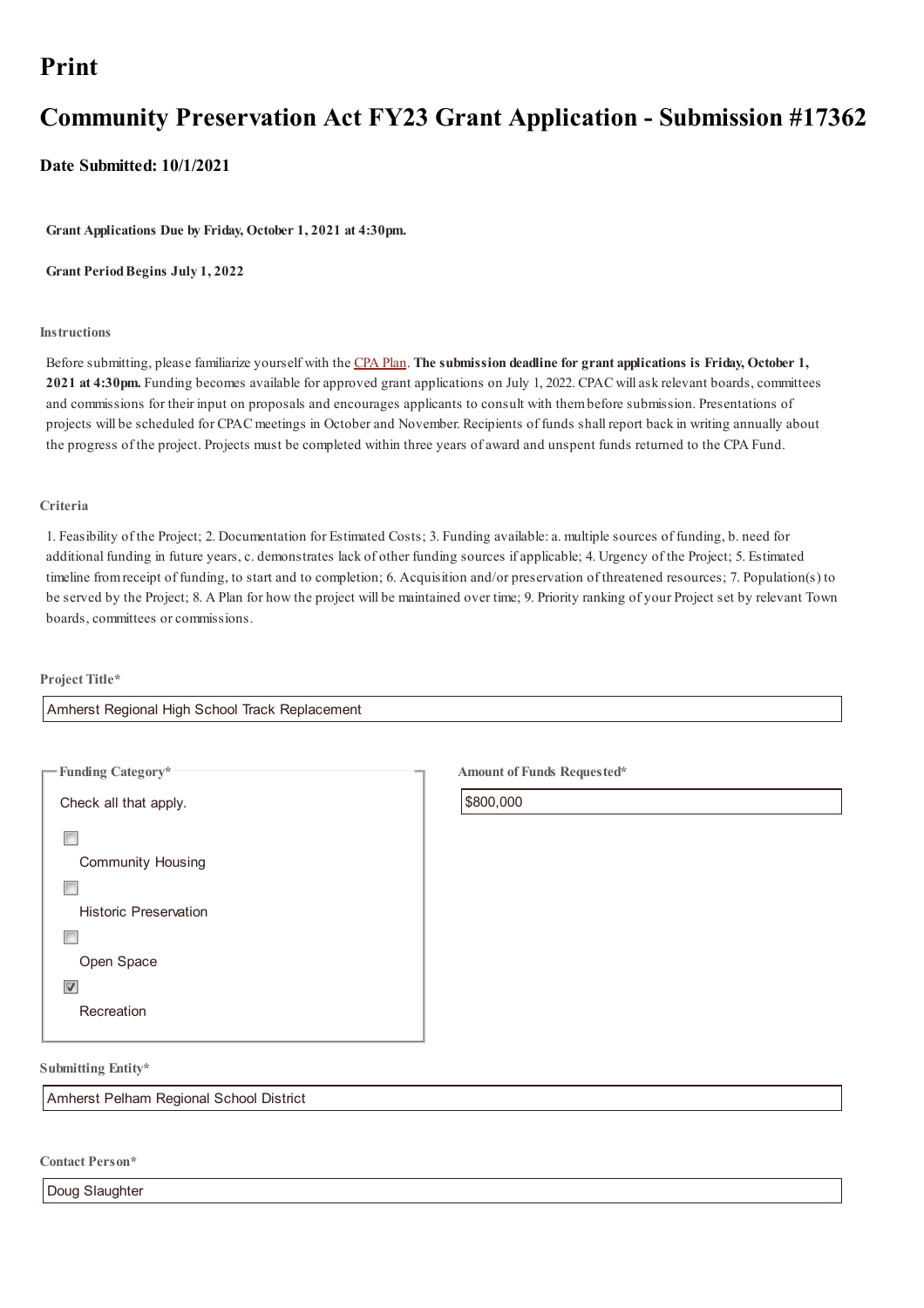**Project Team**

Rupert Roy-Clark roy-clarkr@arps.org Ben Herrington herringtonb@arps.org

Names and e-mail addresses for other members of your project team.

**If your proposal has an associatedwebsite, you may include a link.**

#### **Proposal Overview\***

The track located at the Amherst Regional High School is a community resource available to all that is in dire need of replacement. This request seeks the funding for the design and construction costs of the following: • Resurfacing of the High School Track. • Relocation of some of the field event areas currently interior to the track to some of the adjoining spaces. This will allow for better utilization of the interior field for other sports as well as improve the quality of the field event areas.  $\hat{a}\in\phi$ Improved access and pathways systems to provide ADA accessibility to the track facility. While these recreational spaces are owned by the Regional School District, they are integral to the overall recreational facilities of downtown and are frequently used by the community as a whole. Additionally, the renovation of this facility affords us the opportunity to host events which would be beneficial to the vibrancy of the downtown.

Include specific details of your project, including deliverables, items to be repaired, specific purchases, etc. Once your proposal is approved by Town Council, no changes will be allowed.

#### **Description of Funding Needed\***

The District currently has \$169,080 in previous CPA funds from Amherst and Pelham which will be used for the project's design and engineering work. This request is for \$800,000 to cover the cost of the materials and labor needed for construction.

Include cost estimates and other sources of funding.

**Budget\***

### HSTrackProposalBudget.xlsx

Attach your project budget.

**EstimatedTimeline\***

Work would begin upon availability of the funds, 7/1/2022, and continue through the summer of 2023 if necessary.

Describe the project timeline frominception to completion.

**What is the urgency of the project, if any?**

These facilities have not been renovated or upgraded in a generation and their state of repair is woefully lacking. The track has degraded to the point that it is unable to be brought to a state of repair sufficient to host a home track meet. There is significant need for this work to ensure the health and safety of student athletes and community users of the facilities. The Athletic Department is increasingly hesitant to utilize the track for practices and Physical Education classes.

**Does this project preserve or acquire any threatened resources?\***

The Tan Brook is culverted under the playing fields and track to Cottage Street. This watershed resource will be maintained.

**What population(s) will be served by this project?\***

All students who attend the Regional Schools, our student athletes and student athletes from other communities competing against ours, and community members who wish to use the site.